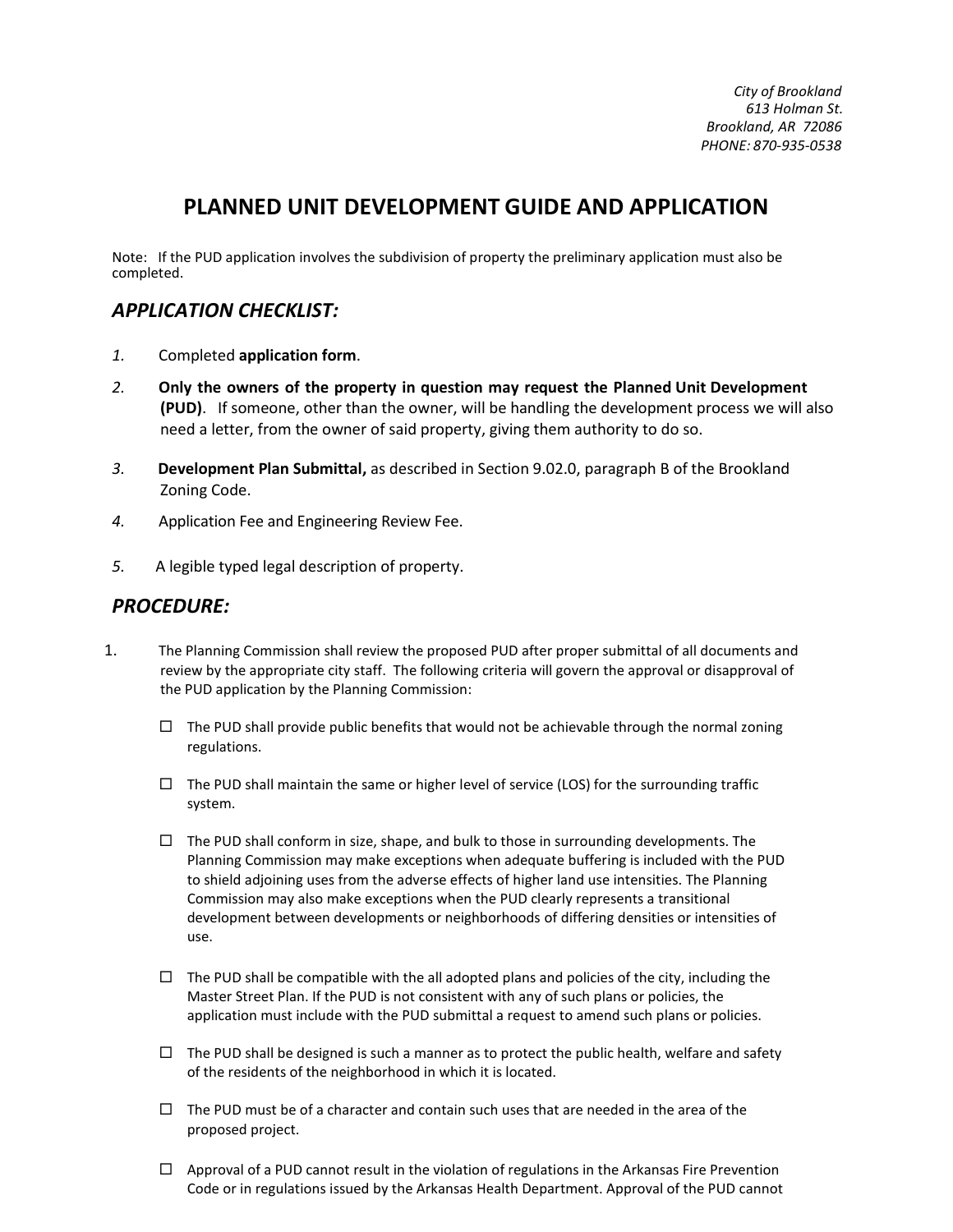*City of Brookland 613 Holman St. Brookland, AR 72086 PHONE: 870-935-0538*

result in the reduction of standard engineering practices or in the drainage or water quality requirements of the city